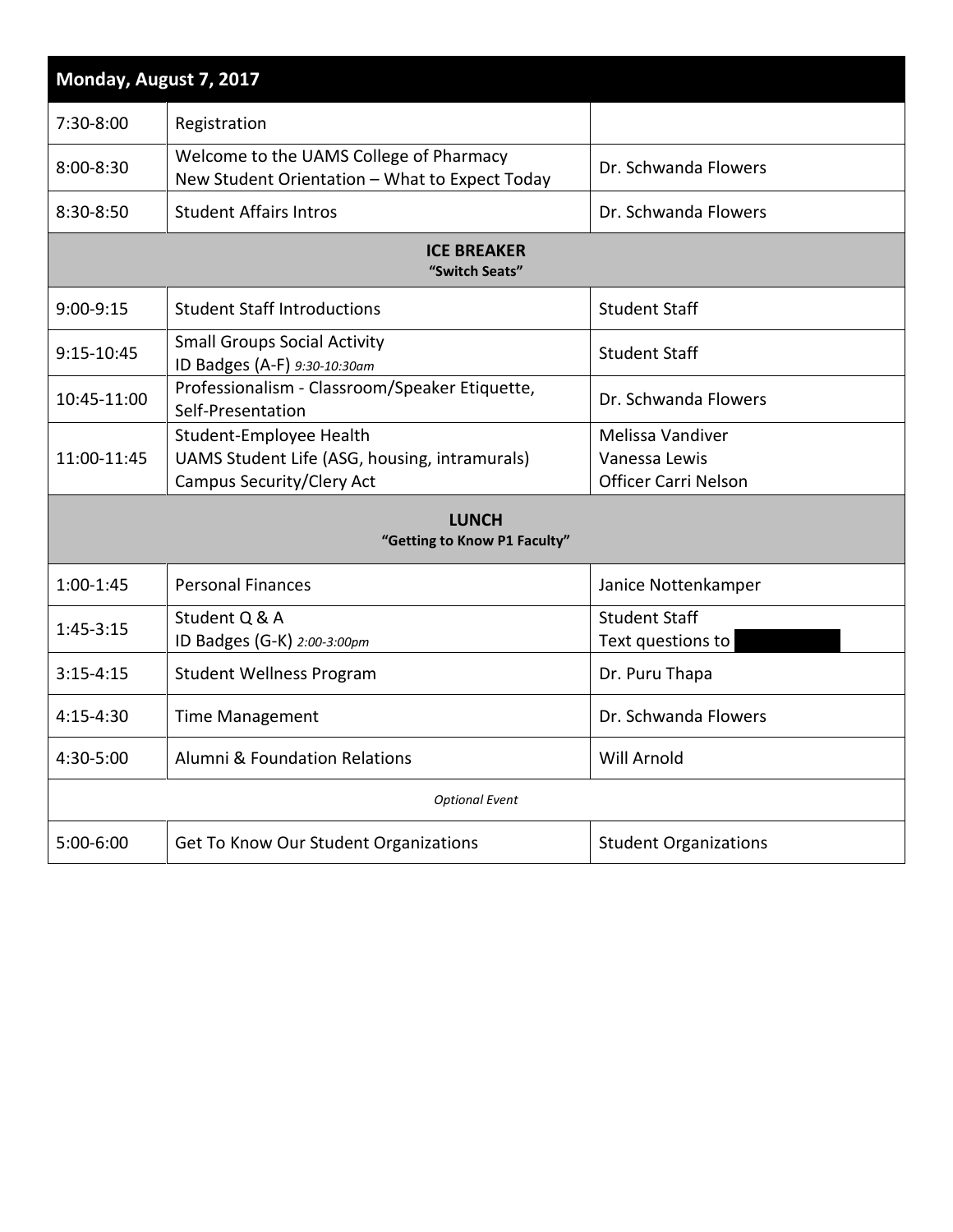| Tuesday, August 8, 2017                     |                                                                           |                                                                        |  |  |
|---------------------------------------------|---------------------------------------------------------------------------|------------------------------------------------------------------------|--|--|
| 7:30-8:00                                   | Registration                                                              |                                                                        |  |  |
| $8:00 - 8:15$                               | New Student Orientation - What to Expect Today                            | Dr. Schwanda Flowers                                                   |  |  |
| $8:15 - 8:45$                               | <b>PharmD Curriculum</b>                                                  | Dr. Kat Neill                                                          |  |  |
| 8:45-9:15                                   | <b>Experiential Overview</b>                                              | Dr. Seth Heldenbrand                                                   |  |  |
| 9:15-10:45                                  | Student Q & A<br>ID Badges (L-R) 9:30-10:30am                             | <b>Student Staff</b><br>Text questions to                              |  |  |
| 10:45-11:45                                 | <b>Student Wellness Program</b>                                           | Dr. Puru Thapa                                                         |  |  |
| <b>LUNCH</b><br>"Stress Reduction Activity" |                                                                           |                                                                        |  |  |
| $1:00-1:45$                                 | <b>Scholastic Rules</b><br>Academic Professionalism<br><b>Honor Code</b>  | Dr. Schwanda Flowers<br>Dr. Schwanda Flowers<br><b>Brittany Herpin</b> |  |  |
| $1:45-3:15$                                 | <b>Small Groups Team Building Activity</b><br>ID Badges (S-Z) 2:00-3:00pm | <b>Student Staff</b>                                                   |  |  |
| $3:15-3:30$                                 | <b>Student Mentor Program</b>                                             | Meghan Petersen                                                        |  |  |
| 3:30-4:00                                   | <b>Student Success Center</b>                                             | <b>Heather Smith</b>                                                   |  |  |
| 4:00-4:45                                   | Student Success Center - Study Skills                                     | Dr. Robert Musser                                                      |  |  |
| 4:45-5:00                                   | <b>White Coat Distribution</b>                                            | Whitney Reuschling & Student Staff                                     |  |  |
| <b>Optional Event</b>                       |                                                                           |                                                                        |  |  |
| 6:00                                        | <b>APhA-ASP Picnic</b>                                                    | APhA-ASP Chapter                                                       |  |  |